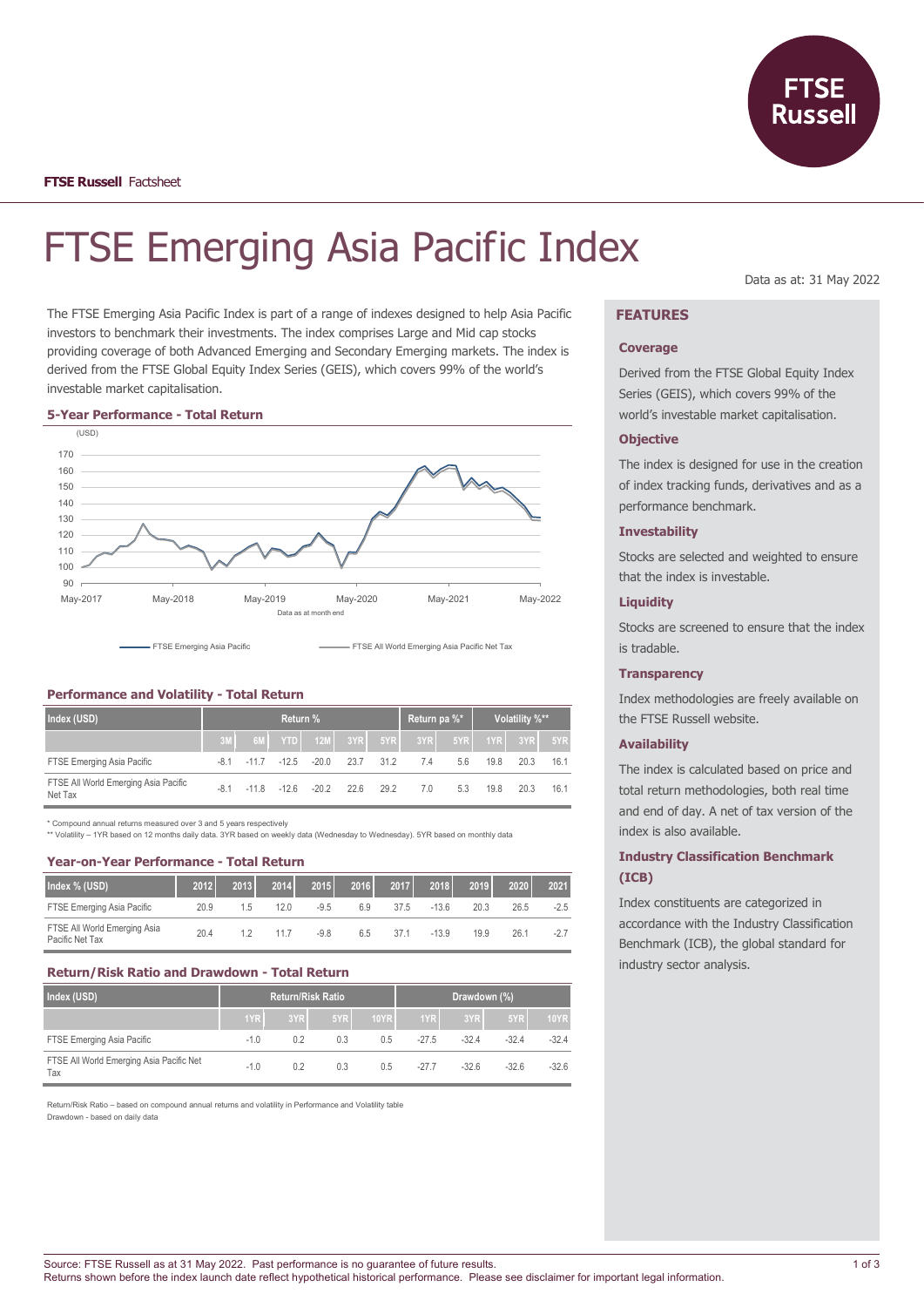# **Top 10 Constituents**

| <b>Constituent</b>                          | Country | <b>ICB Sector</b>                        | Net MCap (USDm) | Wgt % |
|---------------------------------------------|---------|------------------------------------------|-----------------|-------|
| Taiwan Semiconductor Manufacturing          | Taiwan  | <b>Technology Hardware and Equipment</b> | 463,021         | 9.72  |
| Tencent Holdings (P Chip)                   | China   | Software and Computer Services           | 276,567         | 5.81  |
| Alibaba Group Holding (P Chip)              | China   | Retailers                                | 174,402         | 3.66  |
| Reliance Industries                         | India   | Oil Gas and Coal                         | 111.036         | 2.33  |
| Meituan Dianping (P Chip)                   | China   | Software and Computer Services           | 92.610          | 1.94  |
| China Construction Bank (H)                 | China   | <b>Banks</b>                             | 69.487          | 1.46  |
| Infosys                                     | India   | Software and Computer Services           | 68.742          | 1.44  |
| <b>Housing Development Finance</b>          | India   | Finance and Credit Services              | 51.819          | 1.09  |
| Industrial and Commercial Bank of China (H) | China   | <b>Banks</b>                             | 47.281          | 0.99  |
| Hon Hai Precision Industry                  | Taiwan  | Technology Hardware and Equipment        | 46.432          | 0.98  |
| Totals                                      |         |                                          | 1,401,398       | 29.43 |

## **ICB Industry Breakdown**

| <b>ICB Code</b> | <b>ICB Industry</b>           | No. of Cons | Net MCap (USDm) | Wgt %  |
|-----------------|-------------------------------|-------------|-----------------|--------|
| 10              | Technology                    | 185         | 1,446,456       | 30.37  |
| 15              | Telecommunications            | 54          | 152,486         | 3.20   |
| 20              | <b>Health Care</b>            | 143         | 191,906         | 4.03   |
| 30              | Financials                    | 204         | 869,033         | 18.25  |
| 35              | <b>Real Estate</b>            | 77          | 122,163         | 2.57   |
| 40              | <b>Consumer Discretionary</b> | 197         | 694,974         | 14.59  |
| 45              | <b>Consumer Staples</b>       | 115         | 280,309         | 5.89   |
| 50              | Industrials                   | 247         | 381,900         | 8.02   |
| 55              | <b>Basic Materials</b>        | 157         | 207,127         | 4.35   |
| 60              | Energy                        | 69          | 274,388         | 5.76   |
| 65              | <b>Utilities</b>              | 74          | 141,383         | 2.97   |
| <b>Totals</b>   |                               | 1522        | 4,762,124       | 100.00 |

## **Country Breakdown**

| Country       | No. of Cons | Net MCap (USDm) | Wgt %  |
|---------------|-------------|-----------------|--------|
| China         | 1054        | 2,151,634       | 45.18  |
| India         | 193         | 995,931         | 20.91  |
| Indonesia     | 35          | 124,457         | 2.61   |
| Malaysia      | 42          | 118,855         | 2.50   |
| Pakistan      | 4           | 1,234           | 0.03   |
| Philippines   | 29          | 55,114          | 1.16   |
| Taiwan        | 114         | 1,149,940       | 24.15  |
| Thailand      | 51          | 164,958         | 3.46   |
| <b>Totals</b> | 1522        | 4,762,124       | 100.00 |

## **Index Characteristics**

| <b>Attributes</b>                 | <b>FTSE Emerging Asia Pacific</b> |
|-----------------------------------|-----------------------------------|
| Number of constituents            | 1522                              |
| Net MCap (USDm)                   | 4,762,124                         |
| Dividend Yield %                  | 2.30                              |
| Constituent Sizes (Net MCap USDm) |                                   |
| Average                           | 3,129                             |
| Largest                           | 463,021                           |
| Smallest                          | 31                                |
| Median                            | 721                               |
| Weight of Largest Constituent (%) | 9.72                              |
| Top 10 Holdings (% Index MCap)    | 29.43                             |

# **INFORMATION**

# **Index Universe**

FTSE All-World Index

**Index Launch**

30 June 2000

**Base Date**

31 May 2000

**Base Value**

200

**Investability Screen**

Actual free-float applied and liquidity screened

**Index Calculation**

Real-time and end-of-day index available

**End-of-Day Distribution**

Via FTP and email

**Currency**

USD, GBP, JPY, EUR, Local

**Review Dates**

Semi-annually in March and September